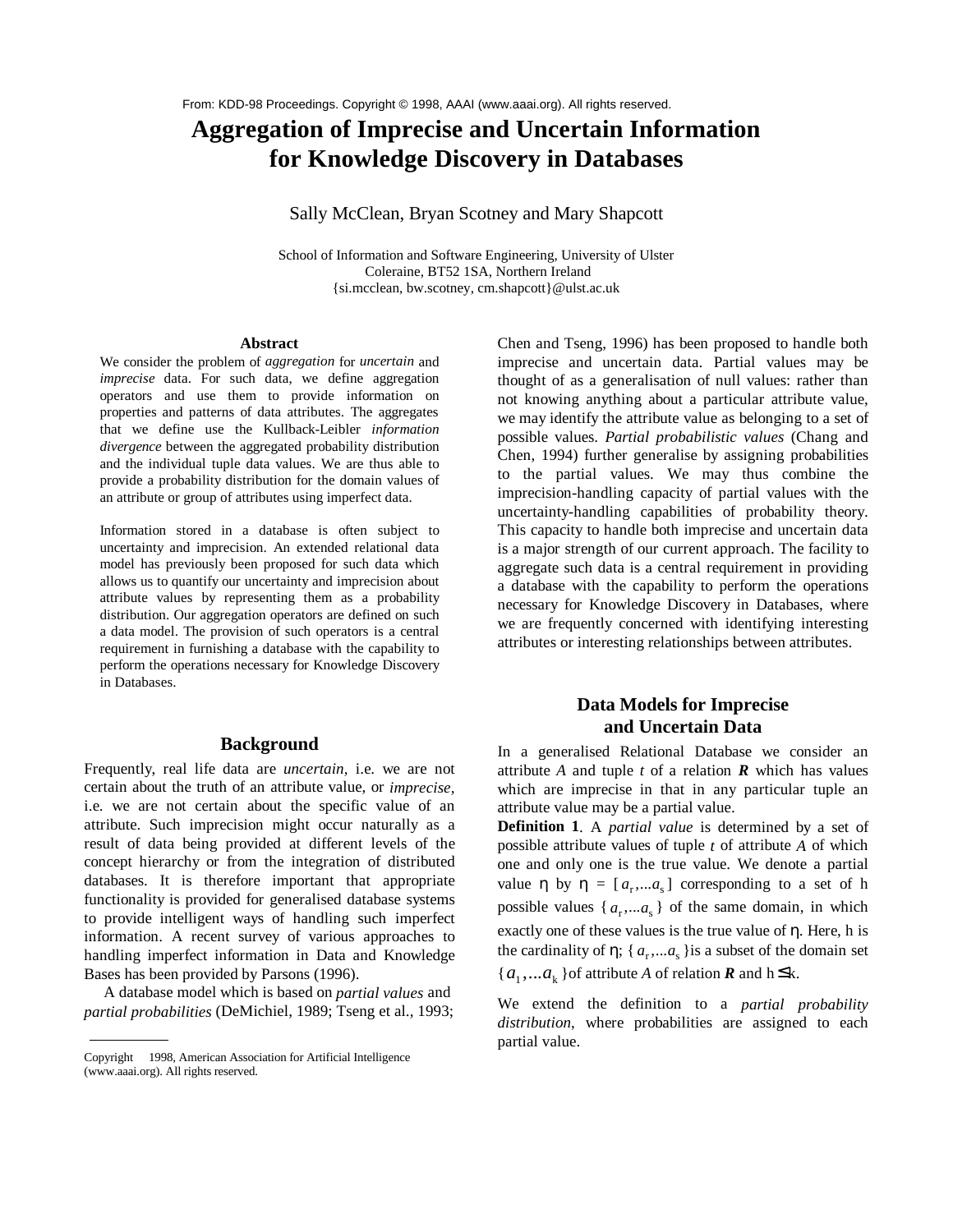**Definition 2**. A *partial probability distribution* is a vector of probabilities  $\varphi(\eta) = (p_1,...p_e)$  which are associated with a partition of partial values  $\boldsymbol{\eta} = (\eta_1, \dots \eta_e)$  of tuple *t* of attribute *A* such that  $p_i$  = probability (the attribute value is

a member of partial value set  $\eta_i$ ). Here  $\sum_{i=1}^n p_i = 1$ . e *p*  $\sum_{i=1} p_i =$ 1

**Example 1**: For a partial probability distribution to be defined on the attribute SMOKING\_STATUS, we have a set of partial values which forms a partition of the domain, such as ({'heavy', 'light'}, {'ex-heavy', 'ex-light'}, {'never}). We then define a partial probability distribution on this partition, e.g.  $\leq$  'heavy', 'light' }, 0.4>,  $\leq$  'exheavy', 'ex-light'}, 0.35>, <{'never'}, 0.25>.

This distribution means, for example, that the probability of being either a heavy or a light smoker is 0.4.

An extended relational model in which the tuples consist of partial values was described in DeMichiel (1989) and Chen and Tseng (1996). We extend this data model to an extended relational database model based on a partial probability distribution. An equivalent data model, along with some extended relational operators such as *project* and *join,* has been proposed by Barbará et al. (1992) who introduced the term *probability data model* (PDM).

| <b>ID</b> | <b>SEX</b>   | <b>SMOKING</b> | <b>HYPER</b>     | <b>HEART</b>    |
|-----------|--------------|----------------|------------------|-----------------|
|           |              | <b>STATUS</b>  | <b>TENSION</b>   | <b>DISEASE</b>  |
| 01        | $<$ {M},0.0> | $<$ {S},1.0>   | $<$ {S,M},1.0>   | $<$ {S},0.75 >  |
|           | $<$ {F},1.0> | $<$ {E},0.0>   | $<$ {N},0.0>     | $<$ {M,N},0.25> |
|           |              | $<$ {N},0.0>   |                  |                 |
| 02        | $<$ {M},1.0> | $<$ {S},0.0>   | $<$ {S,M,N},1.0> | $<$ {S},0.75 >  |
|           | $<$ {F},0.0> | $<$ {E},1.0>   |                  | $<$ {M},0.2>    |
|           |              | $<$ {N},0.0>   |                  | $<$ {N},0.05>   |
| 03        | $<$ {M},0.0> | $<$ {S},0.0>   | $<$ {S,M},0.0>   | $<$ {S,M},0.0>  |
|           | $<$ {F},1.0> | $<$ {E},0.2>   | $<$ {N},1.0>     | $<$ {N},1.0>    |
|           |              | $<$ {N},0.8>   |                  |                 |
| 04        | $<$ {M},1.0> | $<$ {S},0.9>   | $<$ {S},1.0>     | $<$ {S},1.0>    |
|           | $<$ {F},0.0> | $<$ {E},0.1>   | $<$ {M,N},0.0>   | $<$ {M,N},0.0>  |
|           |              | $<$ {N},0.0>   |                  |                 |
| 05        | $<$ {M},0.0> | $<$ {S},0.0>   | $<$ {S,M},0.0>   | $<$ {S},0.2>    |
|           | $<$ {F},1.0> | $<$ {E},1.0>   | $<$ {N},1.0>     | $<$ {M,N},0.8>  |
|           |              | $<$ {N},0.0>   |                  |                 |
| 06        | $<$ {M},1.0> | $<$ {S},1.0>   | $<$ {S,M},1.0>   | $<$ {S},1.0>    |
|           | $<$ {F},0.0> | $<$ {E},0.0>   | $<$ {N},0.0>     | $<$ {M,N},0.0>  |
|           |              | $<$ {N},0.0>   |                  |                 |
| 07        | $<$ {M},1.0> | $<$ {S},0.0>   | $<$ {S,M},0.0>   | $<$ {S},0.1>    |
|           | $<$ {F},0.0> | $<$ {E},0.0>   | $<$ {N},1.0>     | $<$ {M},0.2>    |
|           |              | $<$ {N},1.0>   |                  | $<$ {N},0.7>    |
| 08        | $<$ {M},1.0> | $<$ {S},1.0>   | $<$ {S},1.0>     | $<$ {S},0.9>    |
|           | $<$ {F},0.0> | $<$ {E},0.0>   | $<$ {M,N},0.0>   | $<$ {M},0.05>   |
|           |              | $<$ {N},0.0>   |                  | $<$ {N},0.05>   |
| 09        | $<$ {M},0.0> | $<$ {S},0.75>  | $<$ {S,M},1.0>   | $<$ {S},0.0 >   |
|           | $<$ {F},1.0> | $<$ {E},0.25>  | $<$ {N},0.0>     | $<$ {M},1.0>    |
|           |              | $<$ {N},0.0>   |                  | $<$ {N},0.0>    |
| 10        | $<$ {M},1.0> | $<$ {S},1.0>   | $<$ {S,M},0.0>   | $<$ {S},0.2>    |
|           | $<$ {F},0.0> | $<$ {E},0.0>   | $<$ {N},1.0>     | $<$ {M,N},0.8>  |
|           |              | $<$ {N},0.0>   |                  |                 |

Table 1. A Probability Data Table

#### **Table Legend**

SEX: M - male, F - female;

SMOKING\_STATUS:S - smoker, E - ex - smoker, N - never; HYPERTENSION:S - severe, M - mild, N - no hypertension; HEART\_DISEASE:S - severe, M - mild, N - none.

**Definition 3.** A *probability data model* (or table) *R* is a relation based on the probability distribution of partial values for domains  $D_1$ ,  $D_2$ ,... $D_n$  of attributes  $A_1$ ,  $A_2$ ,... $A_n$ where  $\mathbf{R} \subseteq P_1 \times P_2 \times ... P_n$  and  $P_i$  is the set of all the probability distributions on the power set of domain *D*i. Each element of the table is a probability distribution specified on a partition of the appropriate domain into partial values.

An example of a probability data model is presented in Table 1. This general relational data model allows us to represent a number of other models as special cases. For example, the attribute SEX is crisp with no null values, i.e. a value is M with probability 1 or F with probability 1. The attribute SMOKING\_STATUS consists entirely of crisp probabilistic values, i.e. in each case we know probabilities for each of the three possible values - smoker, ex-smoker or never smoked. The attribute HYPERTENSION consists of true partial values: here attribute values are imprecise but not uncertain. The final attribute, HEART\_DISEASE, is a true partial probability distribution; the values are therefore both imprecise and uncertain.

# **Aggregation of Partial Probabilities**

In this section we develop an approach which allows us to aggregate attributes of a partial probability distribution relation such as that presented in Table 1. Thus this general aggregation operator (*gagg*) must include, as special cases, crisp and certain data (e.g. SEX in Table 1) and crisp and uncertain data (e.g. SMOKING\_STATUS).

**Notation:** As before, we consider an attribute  $A_i$  of a partial probability relation *R* with corresponding domain  $D_j = \{v_1, \ldots, v_k\}$  which has tuples  $t_1, \ldots, t_m$ . The value of the rth tuple of  $A_i$  is a probability distribution described by vectors

$$
t_r
$$
.  $A_j = (f_{r1}^{(j)} \dots, f_{rg_r}^{(j)})$  and  $P = (S_{r1}^{(j)} \dots, S_{rg_r}^{(j)})$ ,  
where **P** is a partition of the domain D, and f<sup>(j)</sup>

where **P** is a partition of the domain  $D_i$  and  $f_{r\ell}$ =Prob(tuple value is a member of  $S_{r\ell}^{(j)}$ );  $g_r$  is the number of sets in the partition for tuple  $t_r$ . We further define:

$$
q_{\text{irl}} = \begin{cases} 1 & \text{if } v_i \in S_{\text{rl}}^{(j)} \\ 0 & \text{otherwise.} \end{cases}
$$

**Definition 4:** The *general aggregate* of a number of probability distribution values on attribute  $A_i$  of relation  $\mathbf{R}$ , denoted *gagg* ( $\mathbf{R}$ .  $A_i$ ), is defined as a vector-valued function: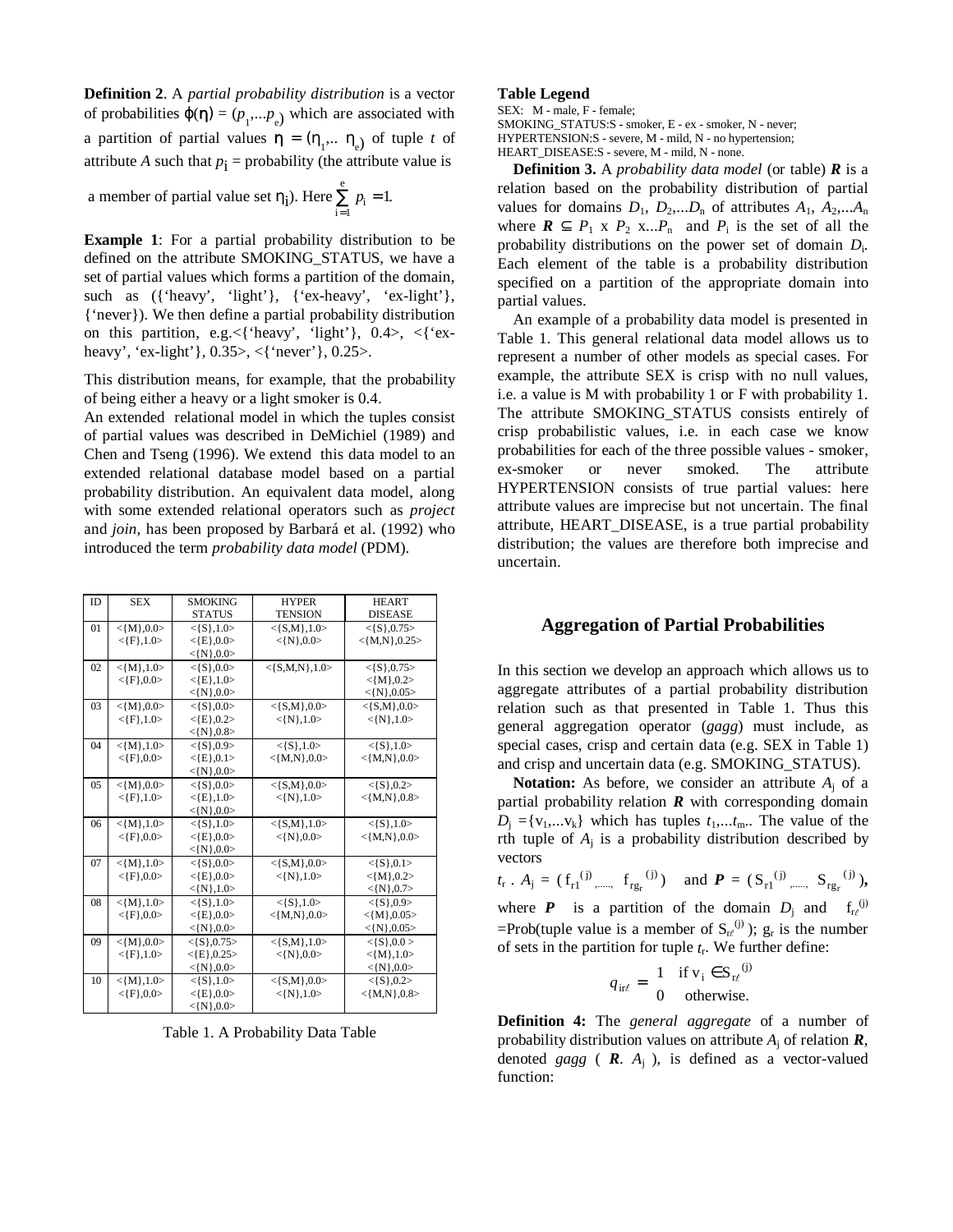gagg (  $\mathbf{R}$ ,  $A_i$ ), = ( $\pi_1$ ,..., $\pi_k$ ) in which the  $\pi_i$  's are computed from the iterative scheme:

$$
\pi_i^{(n)} = \pi_i^{(n-1)} \left( \sum_{r=1}^m \sum_{\ell=1}^{g_r} (f_{r\ell}^{(j)} q_{ir\ell} / \sum_{u=1}^k \pi_u^{(n-1)} q_{ur\ell}) \right) / m
$$
  
for  $i = 1,...k$ .

Where the data are crisp, i.e. if we are trying to estimate  $\pi$ <sub>*i*</sub> from a singleton partition set  $S_{ri}^{(j)}$  of tuple r, then the contribution to  $\pi_i$  is simply  $f_{ri}^{(j)}$ . Otherwise we apportion the probability  $f_{ri}^{(j)}$  to the  $\pi_b$ 's where  $v_b \in S_{bi}^{(j)}$  in the proportion  $\pi_i$  /( $\sum_{\gamma \in S_{\text{bi}}^{(j)}} \pi_{\gamma}$ ∑  $S_{\text{bi}}^{(j)}$ ). We illustrate this idea in the

following example.

**Example 2:** Consider the first two tuples of the attribute HEART\_DISEASE in Table 1.

Here  $g_1 = 2$ ;  $S_{11} = \{S\}$ ;  $S_{12} = \{M, N\}$ ;  $f_{11} = 0.75$ ;  $f_{12} = 0.25$ ;  $q_{111}=1; q_{212}=1; q_{312}=1;$ 

and  $g_2 = 3$ ;  $S_{21} = \{S\}$ ;  $S_{22} = \{M\}$ ,  $S_{23} = \{N\}$ ;  $f_{21} = 0.75$ ;  $f_{22}=0.2; f_{23}=0.05; q_{121}=1; q_{222}=1; q_{323}=1.$ 

The iteration scheme in Definition 4 is then given by:

$$
\pi_1^{(n)} = \pi_1^{(n-1)} (0.75/\pi_1^{(n-1)} + 0.75/\pi_1^{(n-1)})/2
$$
  
\n
$$
\pi_2^{(n)} = \pi_2^{(n-1)} (0.25/\left(\pi_2^{(n-1)} + \pi_3^{(n-1)}\right) +
$$
  
\n
$$
0.2/\pi_2^{(n-1)})/2
$$
  
\n
$$
\pi_3^{(n)} = \pi_3^{(n-1)} (0.25/\left(\pi_2^{(n-1)} + \pi_3^{(n-1)}\right) +
$$
  
\n
$$
0.05/\pi_3^{(n-1)})/2
$$
  
\nfrom which we obtain the result that:  
\n
$$
\pi_1 = 0.75
$$
  
\n
$$
\pi_2^{(n)} = 0.125\pi_2^{(n-1)}/(\pi_2^{(n-1)} + \pi_3^{(n-1)}) + 0.1
$$
  
\n
$$
\pi_3^{(n)} = 0.125\pi_3^{(n-1)}/(\pi_2^{(n-1)} + \pi_3^{(n-1)}) + 0.025.
$$
  
\nBy iteration, or simply substitution, we obtain the result that  $\pi_1 = 0.75$ ,  $\pi_2 = 0.2$ ,  $\pi_3 = 0.05$ .

Our definition of the general aggregate operator provides a general approach which can aggregate both imprecise and uncertain data in a consistent manner. The way the algorithm treats imprecise data is intuitively appealing since imprecise data values are apportioned to the appropriate aggregated probabilities according to the probabilities of their taking each of the possible values. We now show that the general aggregation algorithm also has a strong theoretical underpinning.

#### **The Theoretical Framework**

The *Kullback-Leibler information divergence* between two distributions  $p = (p_1, \ldots, p_n)$  and  $q = (q_1, \ldots, q_n)$  is defined as

$$
D(p \mid q) = \sum_j p_j \log(p_j / q_j).
$$

The iteration equations which define the aggregation in fact minimise the Kullback-Leibler information divergence between the aggregated probability distribution  $\{\pi_i\}$  and the data  $\{f_{rs}\}\$ . This is equivalent to maximising

the likelihood of the model given the data. Minimising the Kullback-Leibler information divergence, or equivalently maximising the log-likelihood, becomes:

Maximise 
$$
W = \sum_{r=1}^{m} \sum_{\ell=1}^{t_r} f_{r\ell}^{(j)} \log(\sum_{i=1}^{k} q_{ir\ell} \pi_i)
$$
  
subject to  $\sum_{i=1}^{k} \pi_i = 1$ .

Vardi and Lee (1993) have shown that this problem belongs to a general class which they term Linear Inverse Problems (LININPOS). For such problems they develop an algorithm which converges monotonically to the solution of the minimum information divergence equation. In our case this algorithm is equivalent to Definition 4, and is an example of the EM (expectation-maximisation) algorithm (Dempster et al, 1977), which is widely used for the solution of incomplete data problems. For example, such an approach is used by Scotney and McClean (1998) to integrate distributed data over attribute domain partitions. In general terms our problem may be regarded as one of graphical modelling, as described by Cox and Wermuth (1996), in this case subject to statistical incompleteness.

Vardi and Lee (1993) have shown that the iterative scheme always converges, but where there is an identifiability problem the solution may not be unique. However, they show that a sufficient condition for uniqueness is that the rows of the matrix  $\mathbf{Q} = \{q_{i\ell}\}\$ are linearly independent. They also show that a necessary and sufficient condition for uniqueness is that the equation **F** *=*  $\pi \mathbf{Q}$  does not have multiple solutions, where  $\mathbf{Q} = \{q_{i\ell}\}\$ and  $\boldsymbol{\pi} = {\pi_i}$ . The vector **F** consists of elements which are the sums of the probabilities  $f_{rs}$  aggregated over the set  $S_{rs}$ . The vector is then normalised so that the elements sum to 1. In our case, since it is likely that we will have a large proportion of the data which is crisp, this condition will normally be satisfied.

In general, convergence of the EM algorithm may be slow (Wu, 1983). However, if most values are crisp, it is likely that the rate of convergence will not be a problem. Our simulation results support this claim. However, if speed of convergence becomes a problem, then there are a number of recent papers which suggest ways in which convergence can be accelerated, e.g. Jamshidian and Jennrich (1997), Molenberghs and Goetghebeur (1997).

In our simulations we have used the scaled cardinalities of all the crisp data as an initial value for the general aggregation operator. This is the answer we would get if we applied the simple aggregation operator and ignored all imprecise data. Such a starting value should therefore prove reasonably close to the final answer and therefore lead to fast convergence.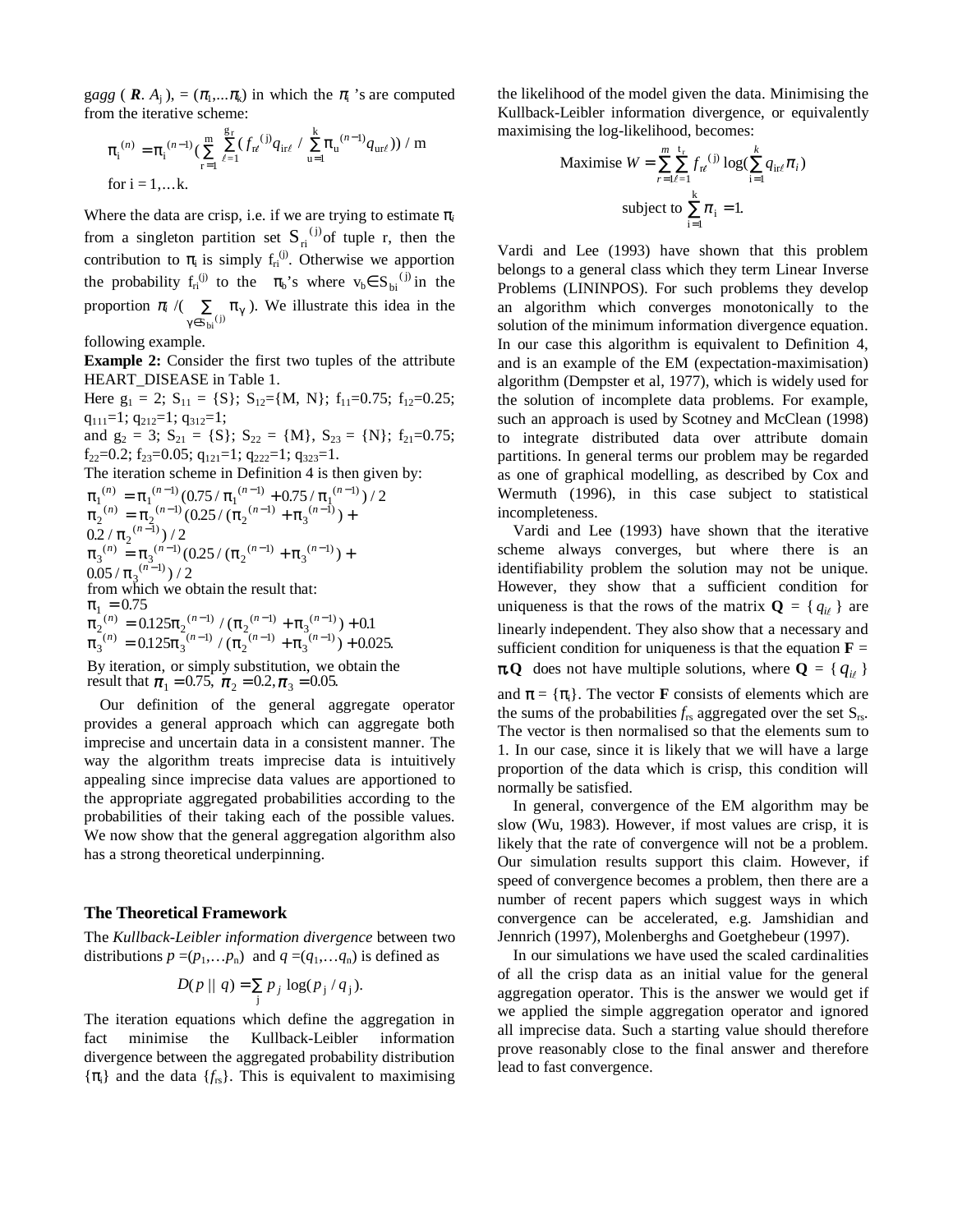We now illustrate the approach by applying the algorithm to the attribute HEART\_DISEASE in Table 1. **Example 3:** In this case the matrix **Q** is given by

$$
\mathbf{Q} = \begin{pmatrix} 1 & 0 & 0 & 0 \\ 0 & 1 & 0 & 1 \\ 0 & 0 & 1 & 1 \end{pmatrix},
$$

corresponding to  $\{S\}$ ,  $\{M\}$ ,  $\{N\}$ , and  $\{M, N\}$ respectively, i.e. we have permuted the rows and columns to reflect a logical ordering of the subsets and have deleted repeated columns. The vector **F** ,defined earlier, is then given by:

 $\mathbf{F} = (0.49, 0.145, 0.18, 0.185)$ .

The iterative scheme for this data is thus:

 $\pi_1^{(n)} = 0.49$  $\pi_2^{(n)} = 0.145 + 0.185 * \pi_2^{(n-1)} / (\pi_2^{(n-1)} + \pi_3^{(n-1)})$  $\pi_3^{(n)} = 0.18 + 0.185 * \pi_3^{(n-1)} / (\pi_2^{(n-1)} + \pi_3^{(n-1)}),$  $\pi_1 = 0.49, \ \pi_2 = 0.228, \ \pi_3 = 0.282$ start value of (0.601, 0.178, 0.221). from which we obtained the result that: in one iteration (to 3 decimal places), using a

### **Aggregation involving Several Attributes**

In the previous section we illustrated the use of a general aggregation operator for imprecise and uncertain data in a single attribute. However, it is often of more interest to derive the joint probabilities of several attributes' values occurring simultaneously, and our methodology may be extended to cover this situation. Hence we consider the cross product of attributes  $A_1$ ,… $A_n$  with domains  $D_1$ ,… $D_n$ . We define the cross product  $\mathcal{A} = A_1x \dots x A_n$  with domain  $\mathcal{D} = D_1x$ …x  $D_n$ . Let the values of domain  $D_i$  be given by  ${v_1}^{(j)}, \ldots, v_{k_i}^{(j)}$  $j^{(j)}$ . Then the values of  $\mathcal{D}$  are of the form { $V_{a_1}^{(1)}$  x...x  $V_{a_n}^{(n)}$ } where  $a_i \in \{1,...k_i\}$  for  $i = 1,...n$ . The partial probability distribution then assigns

probabilities  $\{f_{rs}\}\$  to partitions  $\{S_{rs}\}\$  of  $\mathscr D$  for each tuple. The algorithm proceeds as in Definition 4. In Example 4 we illustrate this approach by deriving the joint distribution of the attributes SMOKING\_STATUS and HEART\_DISEASE in Table 1.

**Example 4:** The possible singleton values of the domain  $\mathcal{D}$  = SMOKING\_STATUS x HEART\_DISEASE are: {S, S}, {S, M}, {S, N}, {E, S}, {E, M}, {E, N},{N, S}, {N, M},  $\{N, N\}$  with corresponding probabilities  $\pi_1, \ldots, \pi_q$ . The subsets of  $\mathcal D$  which are represented in the data are: {S, S}, {S, M}, {S, N}, {E, S}, {E, M}, {E, N},{N, S}, {N,  $M$ ,  $\{N, N\}, \{S, \{M, N\}\}, \{E, \{M, N\}\},$  and for which the vector **F** is

#### **F**={0.375, 0.08, 0.005, 0.105, 0.045, 0.025, 0.01, 0.02, 0.15, 0.105, 0.08}.

The iterative scheme for this data is given by:

 $\pi_1^{(n)} = 0.375$  $\pi_2^{(n)} = 0.08 + 0.105 * \pi_2^{(n-1)}/(\pi_2^{(n-1)} + \pi_2^{(n-1)})$  $\pi_2^{(n)} = 0.08 + 0.105 * \pi_2^{(n-1)} / (\pi_2^{(n-1)} + \pi_3^{(n-1)} + \pi_4^{(n-1)} - \pi_5^{(n-1)} + \pi_5^{(n-1)} + \pi_5^{(n-1)} + \pi_6^{(n-1)} + \pi_7^{(n-1)}$  $\pi_4^{(n)} = 0.105$  $\pi_5^{(n)} = 0.045 + 0.08 * \pi_5^{(n-1)}/(\pi_5^{(n-1)} + \pi_5^{(n)})$  $\pi_5^{(n)} = 0.045 + 0.08 * \pi_5^{(n-1)} / (\pi_5^{(n-1)} + \pi_6^{(n-1)} + \pi_6^{(n-1)} - \pi_6^{(n-1)} + \pi_6^{(n-1)} + \pi_6^{(n-1)} + \pi_6^{(n-1)} + \pi_6^{(n-1)} + \pi_6^{(n-1)} + \pi_6^{(n-1)} + \pi_6^{(n-1)} + \pi_6^{(n-1)} + \pi_6^{(n-1)}$  $\pi_7^{(n)} = 0.01$  $\pi_8^{(n)}$  $\begin{array}{l} \sum_{1}^{(n)}=0.08+0.105*\pi_2^{(n-1)}/(\pi_2^{(n-1)}+\pi_3^{(n-1)})\\ \sum_{3}^{(n)}=0.005+0.105*\pi_3^{(n-1)}/(\pi_2^{(n-1)}+\pi_3^{(n-1)}) \end{array}$  $\sigma_5^{(n)} = 0.045 + 0.08 * \pi_5^{(n-1)} / (\pi_5^{(n-1)} + \pi_6^{(n-1)} )$ <br>  $\sigma_{6}^{(n)} = 0.025 + 0.08 * \pi_6^{(n-1)} / (\pi_5^{(n-1)} + \pi_6^{(n-1)} )$ 0.005 0.025 () ( ) ( ) ( )  $(\pi_2^{(n)} = 0.08 + 0.105 * \pi_2^{(n-1)}/(\pi_2^{(n-1)} + \pi_3^{(n-1)})$ <br>(n) = 0.005 + 0.105 \*  $\pi^{(n-1)}/(\pi^{(n-1)} + \pi^{(n-1)})$  $(n)$  – 0.045 + 0.08 \*  $\pi$   $(n-1)$  /  $(\pi$   $(n-1)$  +  $\pi$   $(n-1)$  $\pi_{\text{S}}^{(n)} = 0.045 + 0.08 * \pi_{\text{S}}^{(n-1)} / (\pi_{\text{S}}^{(n-1)} + \pi_{\text{S}}^{(n-1)})$ <br>  $\pi_{\text{S}}^{(n-1)} = 0.025 + 0.08 * \pi_{\text{S}}^{(n-1)} / (\pi_{\text{S}}^{(n-1)} + \pi_{\text{S}}^{(n-1)})$  $.005 + 0.105 * \pi_3^{(n-1)}/(\pi_2^{(n-1)} + \pi_3^{(n-1)})$  $0.025 + 0.08 * \pi_6^{(n-1)}/(\pi_5^{(n-1)} + \pi_6^{(n-1)})$  $(n - n) - n \cdot 0$  no  $n \cdot 105$   $\pi$   $(n-1)$   $(n-1)$   $\pi$   $(n-1)$  $n = 0.08 + 0.105 * \pi_2 \frac{(n-1)}{(n-1)} / (\pi_2 \frac{(n-1)}{(n-1)} + \pi_3 \frac{(n-1)}{(n-1)}$  $(n - n)(15 + n)$   $(8 * \pi (n-1) / (\pi (n-1) + \pi (n$  $n_n = 0.045 + 0.08 * \pi_5 \frac{(n-1)}{(n-1)} / (\pi_5 \frac{(n-1)}{(n-1)} + \pi_6 \frac{(n-1)}{(n-1)}$  $= 0.005 + 0.105 * \pi_3^{(n-1)}/(\pi_2^{(n-1)} +$  $= 0.025 + 0.08 * \pi_6^{(n-1)}/(\pi_5^{(n-1)} +$  $(-1)$  ( $(-1)$  +  $\pi$   $(n-1)$  $0.105 * \pi_2^{(n-1)}/(\pi_2^{(n-1)} + \pi_3^{(n-1)}$ <br>  $0.105 * \pi^{(n-1)}/(\pi^{(n-1)} + \pi^{(n-1)}$  $(-1)$  /  $\pi$   $(n-1)$   $\pi$   $(n-1)$  $0.08 * \pi_5^{(n-1)}/(\pi_5^{(n-1)} + \pi_6^{(n-1)}$ 0.105 \* 0.08 \*  $\binom{n}{n} = 0.$ .  $\pi_1 = 0.375, \ \pi_2 = 0.179, \ \pi_3 = 0.011, \ \pi_4 = 0.105,$  $\pi_5 = 0.096, \pi_6 = 0.054,$  $\pi_7 = 0.01, \pi_8 = 0.02, \pi_9 = 0.15$ , where convergence . occurred in one iteration = =  $0.02$  $\pi_9^{(n)} = 0.15$ from which we obtain the result that:

# **Knowledge Discovery**

In order to discover knowledge from databases we are often concerned with inducing rules from database tuples (Anand et al., 1997). Rules are often based on sets of attribute values partitioned into an antecedent and a consequent. A typical "if then" rule of the form "if antecedent = true, then consequent = true" is given by "if an individual smokes and is hypertensive, then he or she is very likely to suffer from heart disease". Support for such a rule is based on the proportion of tuples in the database that have the specified attribute values in both the antecedent and the consequent. Therefore the evaluation of such an association rule often requires only standard database functionality, and may be implemented using embedded SQL (Anand et al., 1997).

Using the approach described in previous sections we may use the general aggregation operator to derive joint probabilities and then compute conditional probabilities. Thus, for example, using the data in Table 1 we obtain:

probability(smokes and severe heart disease)  $= 0.375$ 

# probability (smokes)  $= 0.565$ .

Therefore, the conditional probability of having severe heart disease given that an individual smokes is given by:

probability (severe heart disease | smokers)  
= 
$$
0.375/0.565 = 0.664
$$
.

However, the unconditional probability (severe heart  $disease) = 0.49$ , which is smaller. We may therefore possibly induce the rule "smoking increases the chances of heart disease", subject to thresholding parameters.

We may therefore use the general aggregation operator to assess rule validity. Thus, in general, if we wish to examine the rule: